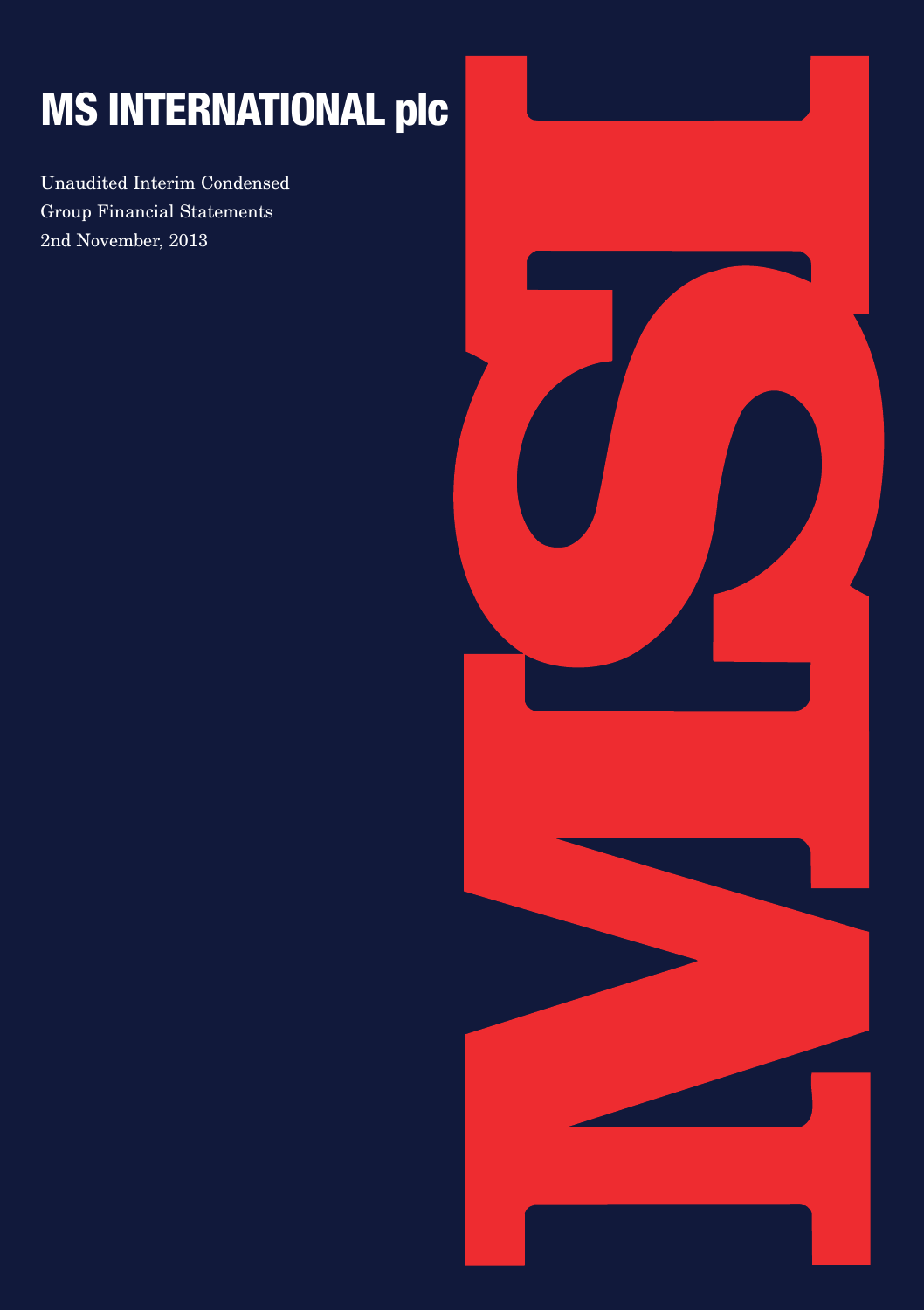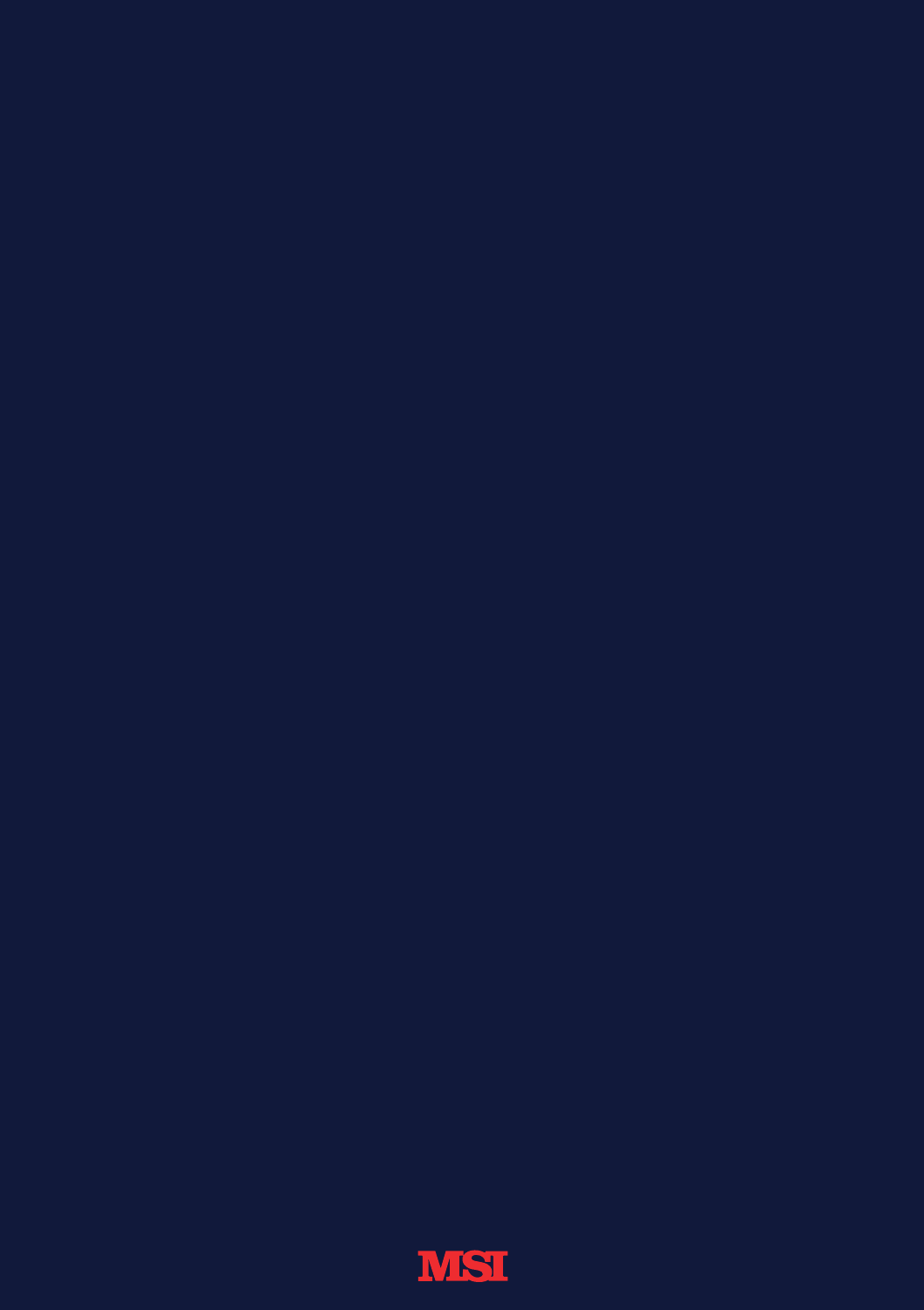### **EXECUTIVE DIRECTORS**

Michael Bell Michael O'Connell Nicholas Bell

### **NON EXECUTIVE**

Roger Lane-Smith David Pyle

### **SECRETARY**

David Kirkup

### **REGISTERED OFFICE**

Balby Carr Bank Doncaster DN4 8DH England

### **PRINCIPAL OPERATING DIVISIONS**

Defence

Forgings Petrol Station Superstructures

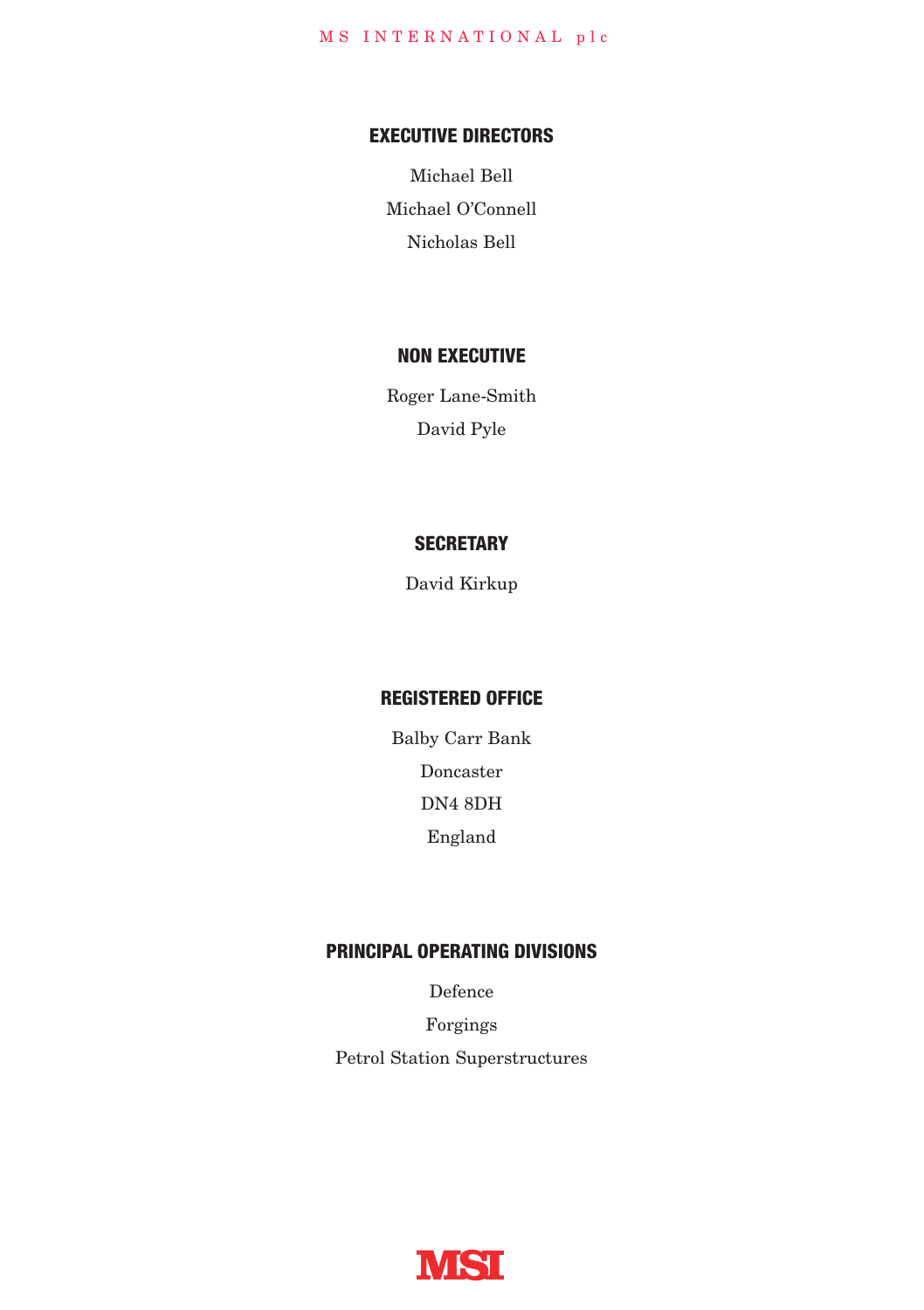## **Chairman's Statement**

I am pleased to report that the Group is trading in line with expectations. As we had anticipated, the prolonged downturn in defence spending by many governments around the world, a subject extensively chronicled by the media recently, has inevitably had an impact on the 'Defence' division's revenues. In positive contrast, many of the markets served by our 'Forgings' and 'Petrol Station Superstructures' divisions have progressively improved and consequently these two divisions together made an enhanced contribution to the Group.

Accordingly, for the half year ended 2nd November, 2013, a profit before taxation of £1.87m  $(2012 - \text{\textsterling}2.42m)$  was achieved on revenue of  $\text{\textsterling}23.34m (2012 - \text{\textsterling}26.28m)$ . Earnings per share amounted to 7.9p (2012 – 10.2p).

The balance sheet remains notably robust with further expansion in our net cash and short term deposits which increased to £14.12m. At the 27th April, 2013 year end, the figure was £13.45m.

Expecting a subdued market, 'Defence' took action to realign its cost structure at the start of the year and bring it into line with expected levels of activity. Delays in major shipbuilding programmes persist and demand for equipment, that may once have been regarded as low budget, general expenditure items, is also being affected. This downturn is the reality of a cyclical global defence market.

'Forgings' markets around the world have, to a degree, become more stable and the division's results reflect benefits accruing from improved operational performance. Similarly, 'Petrol Station Superstructures' has maintained a strong market position, enabling it to successfully secure a broader customer base and produce a creditable result.

Encouragingly, the structure of the 'Defence' division's order book provides a solid base load of business stretching out to the end of the decade. This means that, despite any current market slackness, the division not only has contracts to be completed within the current year, but also has the positive benefit of a continuous stream of business, scheduled by customers for delivery in each successive year through to 2020. Clearly, our objective is to build on this excellent foundation and ensure that we win sufficient additional business to convert into revenue in each of those future years. Management confidence is such as to firmly believe this should be achievable, in the knowledge that the potential order pipeline remains intact, our product offerings are highly respected internationally, our development programmes are bearing fruit and underutilised production capacity is available.

By contrast 'Forgings' and 'Petrol Station Superstructures' operate in markets where short lead-time order books predominate, providing limited visibility. Nevertheless, within both divisions there is a good measure of optimism that a satisfactory level of activity should continue through to the end of the financial year.

The Board believes that the Group has taken timely action to ensure that the divisions can make the most of their diverse markets. There is still some time to go to the year-end but, given the current defence market, the Board reaffirms its earlier guidance that profits before tax for the full year will be lower than that reported last year. All matters considered, the Board has declared a maintained interim dividend of  $1.5p(2012 - 1.5p)$  per share, payable to shareholders on 3rd January, 2014.

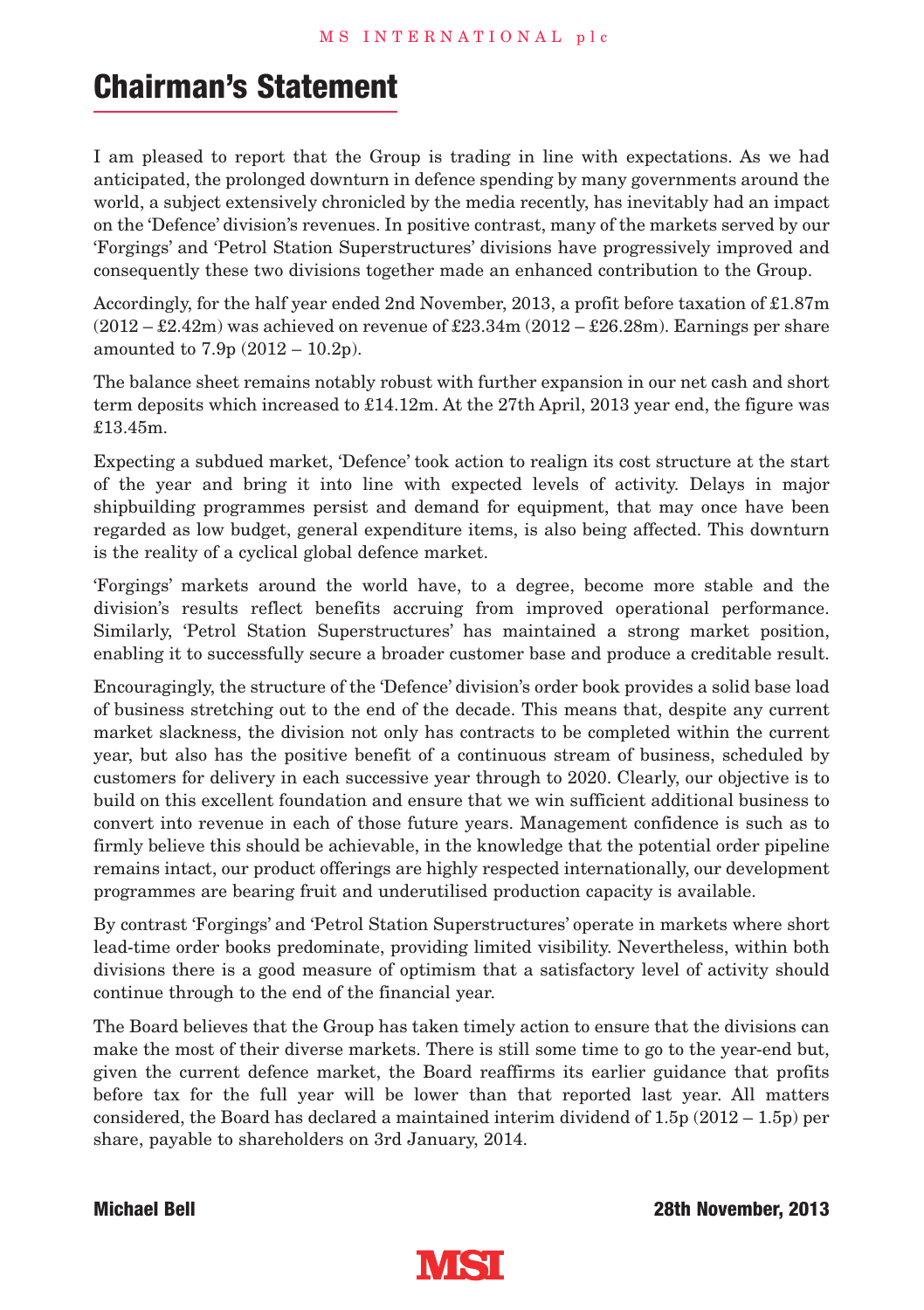## **Independent Review Report to MS INTERNATIONAL plc**

#### **Introduction**

We have been engaged by the Company to review the condensed set of financial statements in the halfyearly financial report for the 27 weeks ended 2nd November, 2013, which comprises the Interim condensed consolidated income statement, Interim condensed consolidated statement of comprehensive income, Interim condensed consolidated statement of financial position, Interim Group statement of changes in equity, Interim Group cash flow statement and the related explanatory notes. We have read the other information contained in the half yearly financial report and considered whether it contains any apparent misstatements or material inconsistencies with the information in the condensed set of financial statements.

This report is made solely to the Company in accordance with guidance contained in International Standard on Review Engagements 2410 (UK and Ireland) "Review of Interim Financial Information Performed by the Independent Auditor of the Entity" issued by the Auditing Practices Board. To the fullest extent permitted by law, we do not accept or assume responsibility to anyone other than the Company, for our work, for this report, or for the conclusions we have formed.

#### **Directors' Responsibilities**

The half-yearly financial report is the responsibility of, and has been approved by, the directors. The directors are responsible for preparing the half-yearly financial report in accordance with the Disclosure and Transparency Rules of the United Kingdom's Financial Conduct Authority.

As disclosed in note 2, the annual financial statements of the Group are prepared in accordance with IFRSs as adopted by the European Union. The condensed set of financial statements included in this half-yearly financial report has been prepared in accordance with International Accounting Standard 34, "Interim Financial Reporting", as adopted by the European Union.

#### **Our Responsibility**

Our responsibility is to express to the Company a conclusion on the condensed set of financial statements in the half-yearly financial report based on our review.

#### **Scope of Review**

We conducted our review in accordance with International Standard on Review Engagements (UK and Ireland) 2410, "Review of Interim Financial Information Performed by the Independent Auditor of the Entity" issued by the Auditing Practices Board for use in the United Kingdom. A review of interim financial information consists of making enquiries, primarily of persons responsible for financial and accounting matters, and applying analytical and other review procedures. A review is substantially less in scope than an audit conducted in accordance with International Standards on Auditing (UK and Ireland) and consequently does not enable us to obtain assurance that we would become aware of all significant matters that might be identified in an audit. Accordingly, we do not express an audit opinion.

#### **Conclusion**

Based on our review, nothing has come to our attention that causes us to believe that the condensed set of financial statements in the half-yearly financial report for the 27 weeks ended 2nd November, 2013 is not prepared, in all material respects, in accordance with International Accounting Standard 34 as adopted by the European Union and the Disclosure and Transparency Rules of the United Kingdom's Financial Conduct Authority.

**Ernst & Young LLP Leeds 28th November, 2013**

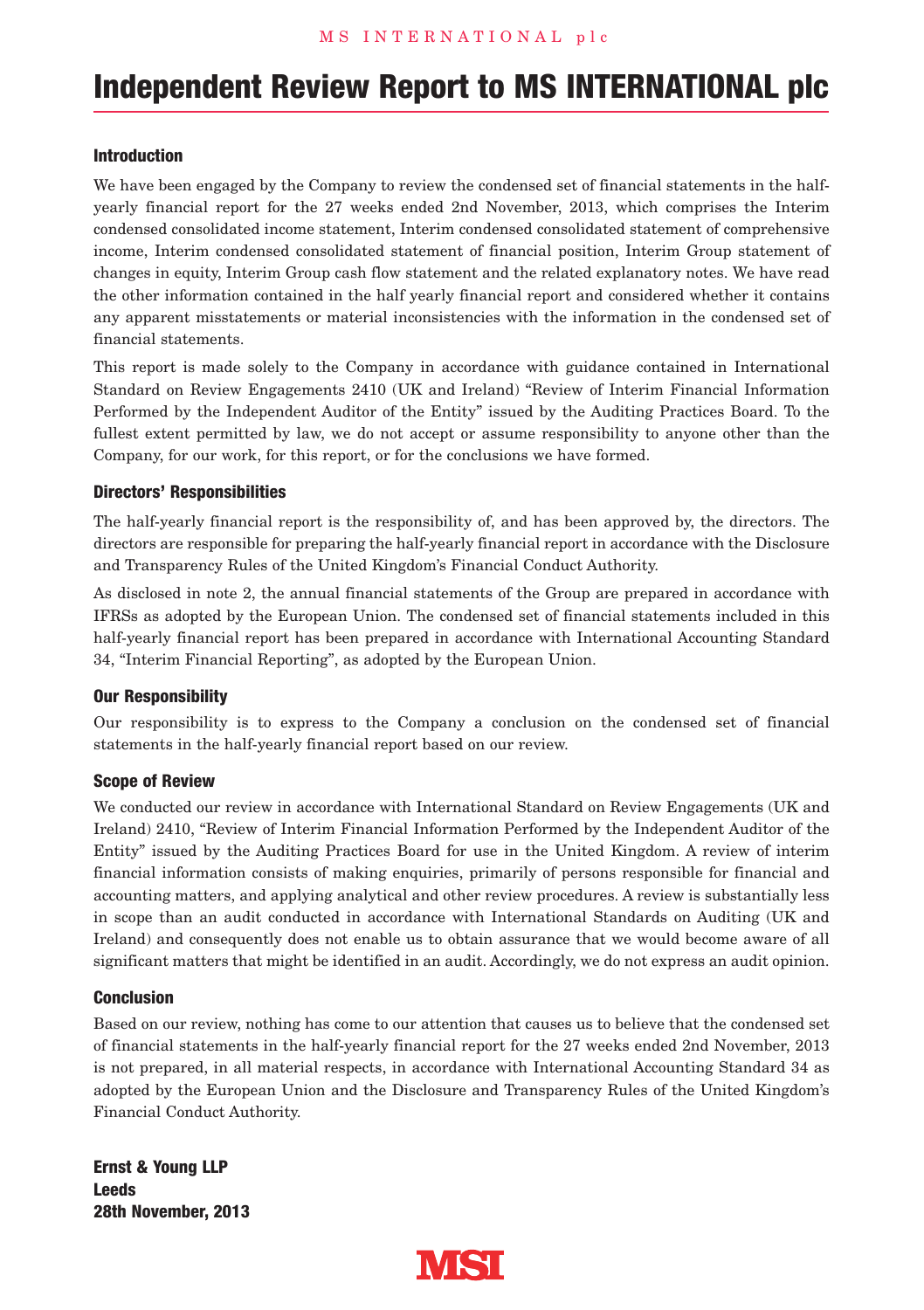### M S I N T E R N A T I O N A L p l c

## **Interim condensed consolidated income statement**

|                                                                                | 27 weeks ended 26 weeks ended |
|--------------------------------------------------------------------------------|-------------------------------|
| 2nd Nov.,                                                                      | 27th Oct.,                    |
| 2013                                                                           | 2012                          |
| <b>Unaudited</b>                                                               | Unaudited                     |
| £'000                                                                          | £'000                         |
|                                                                                | restated*                     |
| 16,507<br>Products                                                             | 16,576                        |
| 6,836<br>Contracts                                                             | 9,703                         |
| 23,343<br><b>Revenue</b>                                                       | 26,279                        |
| (16, 614)<br>Cost of sales                                                     | (18, 846)                     |
| <b>Gross profit</b><br>6,729                                                   | 7,433                         |
| (1, 227)<br>Distribution costs                                                 | (1, 174)                      |
| (3, 468)<br>Administrative expenses                                            | (3,721)                       |
| 2,034<br><b>Operating profit</b>                                               | 2,538                         |
| Finance income                                                                 | 35                            |
| (36)<br>Finance costs                                                          | (64)                          |
| (127)<br>Other finance costs - pension                                         | (94)                          |
| <b>Profit before taxation</b><br>1,871                                         | 2,415                         |
| Taxation<br>(444)                                                              | (567)                         |
| Profit for the period attributable to equity holders<br>of the parent<br>1,427 | 1,848                         |
| Earnings per share: basic and diluted<br>7.9p                                  | 10.2p                         |

\*The interim consolidated financial statements as at 27th October, 2012 have been restated to reflect amendments to IAS 19, Employee Benefits, as detailed in note 2.

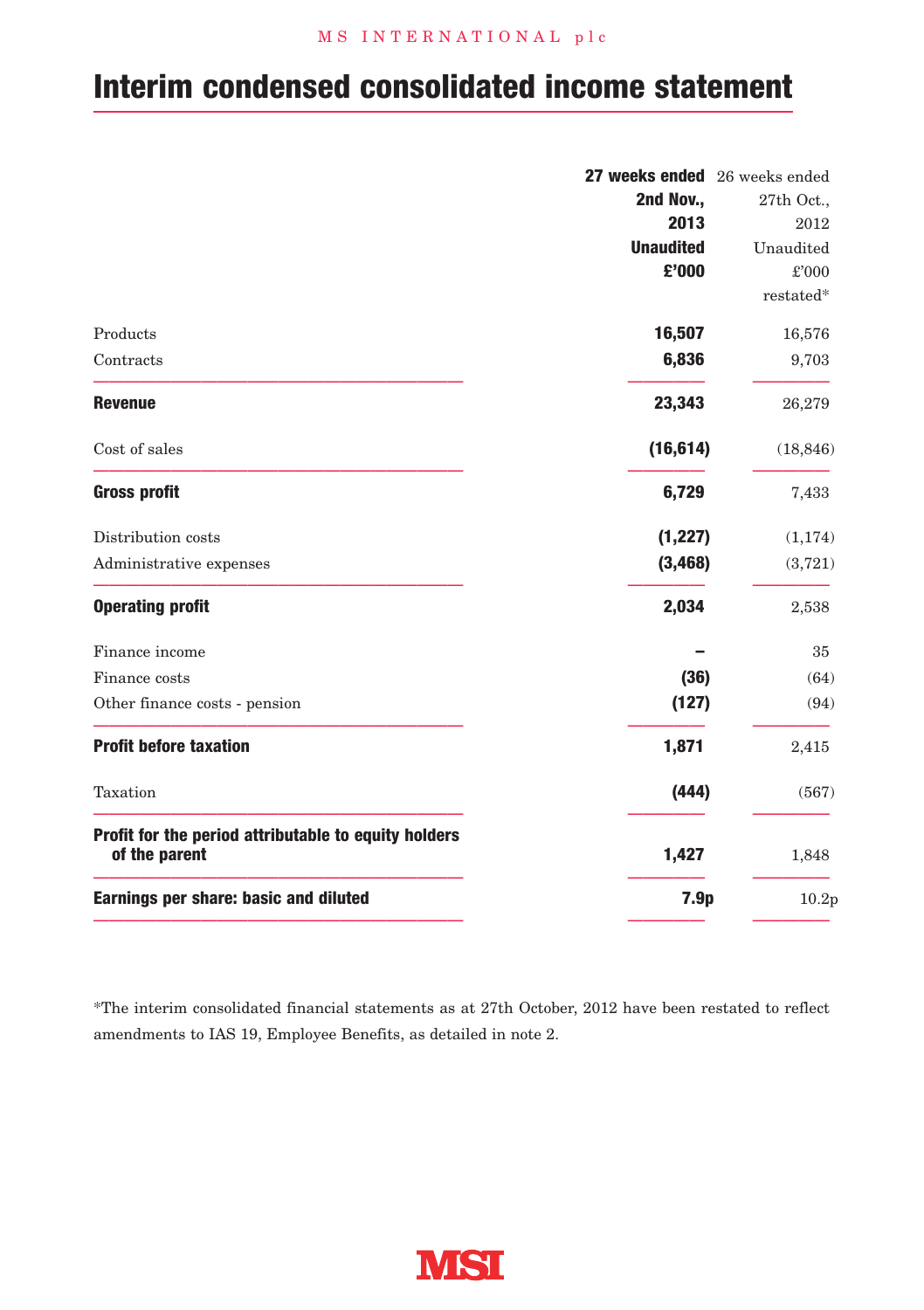## **Interim condensed consolidated statement of comprehensive income**

|                                                                                                         | 27 weeks ended 26 weeks ended |            |
|---------------------------------------------------------------------------------------------------------|-------------------------------|------------|
|                                                                                                         | 2nd Nov.,                     | 27th Oct., |
|                                                                                                         | 2013                          | 2012       |
|                                                                                                         | <b>Unaudited</b>              | Unaudited  |
|                                                                                                         | £'000                         | £'000      |
|                                                                                                         |                               | restated*  |
| Profit for the period attributable to equity holders of the<br>parent                                   | 1,427                         | 1,848      |
| Other comprehensive income to be reclassified to profit<br>or loss in subsequent periods                |                               |            |
| Exchange differences on translation of foreign operations                                               | (106)                         | (29)       |
| Net other comprehensive loss to be reclassified to profit<br>or loss in subsequent periods              | (106)                         | (29)       |
| Items not to be reclassified to profit or loss in subsequent<br>periods                                 |                               |            |
| Actuarial gains/(losses) on defined benefit pension scheme                                              | 1,332                         | (3,029)    |
| Deferred taxation effect                                                                                | (416)                         | 655        |
| Net other comprehensive income/(loss) not being<br>reclassified to profit or loss in subsequent periods | 916                           | (2,374)    |
| Total comprehensive income/(loss) for the period<br>attributable to equity holders of the parent        | 2,237                         | (555)      |

\*The interim consolidated financial statements as at 27th October, 2012 have been restated to reflect amendments to IAS 19, Employee Benefits, as detailed in note 2.

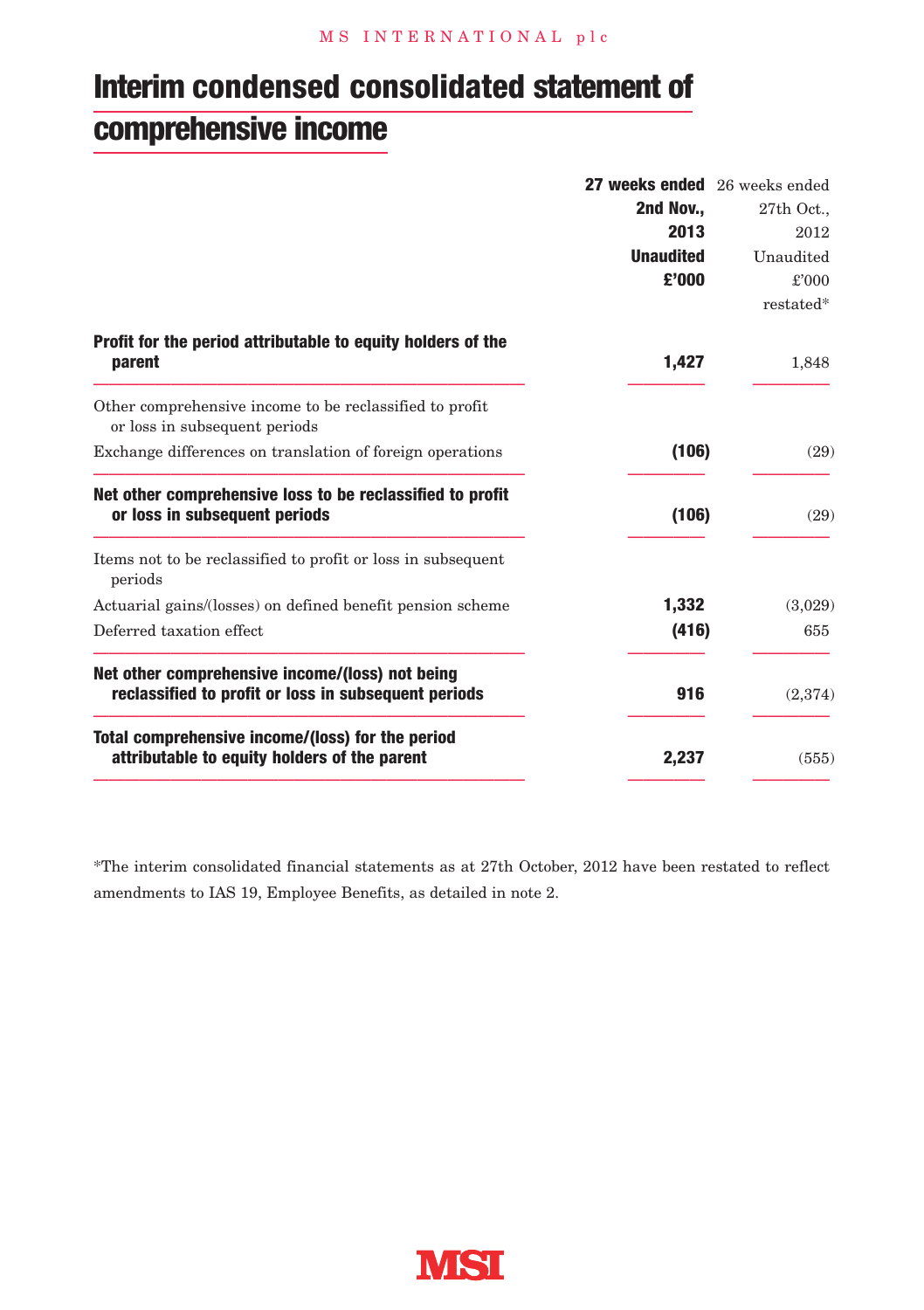## **Interim condensed consolidated statement of financial position as at**

|                                                | 2nd Nov.,        | 27th April., |
|------------------------------------------------|------------------|--------------|
|                                                | 2013             | 2013         |
|                                                | <b>Unaudited</b> | Audited      |
|                                                | £'000            | £'000        |
| <b>ASSETS</b>                                  |                  |              |
| <b>Non-current assets</b>                      |                  |              |
| Property, plant and equipment                  | 13,486           | 13,755       |
| Intangible assets                              | 4,293            | 4,451        |
| Deferred income tax asset                      | 42               | 280          |
|                                                | 17,821           | 18,486       |
| <b>Current assets</b>                          |                  |              |
| Inventories                                    | 8,194            | 6,536        |
| Trade and other receivables                    | 12,987           | 13,065       |
| Prepayments                                    | 886              | 520          |
| Cash and short-term deposits                   | 14,121           | 13,447       |
|                                                | 36,188           | 33,568       |
| <b>TOTAL ASSETS</b>                            | 54,009           | 52,054       |
| <b>EQUITY AND LIABILITIES</b><br><b>Equity</b> |                  |              |
| Issued capital                                 | 1,840            | 1,840        |
| Capital redemption reserve                     | 901              | 901          |
| Other reserves                                 | 2,815            | 2,815        |
| Revaluation reserve                            | 2,574            | 2,532        |
| Special reserve                                | 1,629            | 1,629        |
| Currency translation reserve                   | (45)             | 61           |
| Treasury shares                                | (100)            | (100)        |
| Retained earnings                              | 20,539           | 19,376       |
| <b>Total Equity</b>                            | 30,153           | 29,054       |
| <b>Non-current liabilities</b>                 |                  |              |
| Defined benefit pension liability              | 5,467            | 6,766        |
|                                                | 5,467            | 6,766        |
| <b>Current liabilities</b>                     |                  |              |
| Trade and other payables                       | 17,978           | 16,143       |
| Income tax payable                             | 411              | 91           |
|                                                | 18,389           | 16,234       |
| <b>TOTAL EQUITY AND LIABILITIES</b>            | 54,009           | 52,054       |
|                                                |                  |              |

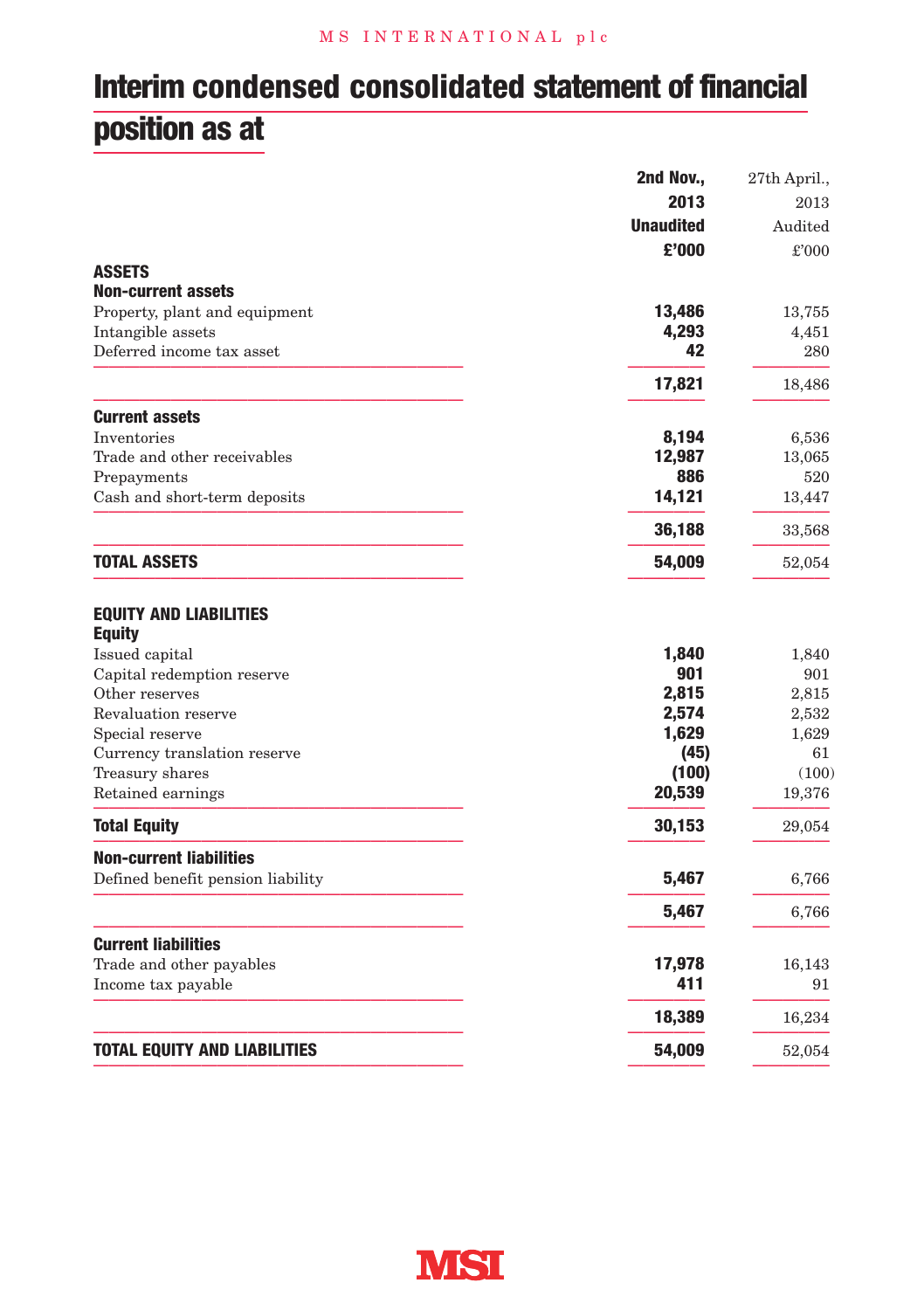# **Interim Group statement of changes in equity**

|                                                               | Capital    |          |                   |         | Foreign  |          |          |                                  |
|---------------------------------------------------------------|------------|----------|-------------------|---------|----------|----------|----------|----------------------------------|
| Issued                                                        | redemption |          | Other Revaluation | Special | exchange | Treasury | Retained |                                  |
| Capital                                                       | reserve    | reserves | reserve           | reserve | reserve  | shares   | earnings | <b>Total</b><br><b>Unaudited</b> |
| £'000                                                         | £'000      | £'000    | £'000             | £'000   | £'000    | £'000    | £'000    | £'000                            |
| <b>At 27th April, 2013</b><br>1.840                           | 901        | 2,815    | 2,532             | 1.629   | 61       | (100)    | 19.376   | 29,054                           |
| Profit for the period                                         |            |          |                   |         |          | -        | 1.427    | 1.427                            |
| Other comprehensive income/(loss)<br>$\overline{\phantom{0}}$ |            |          |                   |         | (106)    | -        | 916      | 810                              |
| 1,840                                                         | 901        | 2,815    | 2,532             | 1,629   | (45)     | (100)    | 21,719   | 31,291                           |
| Change in taxation rates                                      |            |          | 42                |         |          |          |          | 42                               |
| Dividend paid                                                 |            |          |                   |         |          | -        | (1.180)  | (1,180)                          |
| At 2nd November, 2013<br>1.840                                | 901        | 2.815    | 2.574             | 1,629   | (45)     | (100)    | 20.539   | 30,153                           |

|                            |         | Capital    |          |                   |         | Foreign  |          |          |                                  |
|----------------------------|---------|------------|----------|-------------------|---------|----------|----------|----------|----------------------------------|
|                            | Issued  | redemption |          | Other Revaluation | Special | exchange | Treasury | Retained |                                  |
|                            | Capital | reserve    | reserves | reserve           | reserve | reserve  | shares   | earnings | <b>Total</b><br><b>Unaudited</b> |
|                            | £'000   | £'000      | £'000    | £'000             | £'000   | £'000    | £'000    | £'000    | £'000                            |
| <b>At 28th April, 2012</b> | 1.840   | 901        | 2,815    | 2,511             | 1,629   | (10)     | (100)    | 18.819   | 28,405                           |
| Profit for the period      |         |            |          |                   |         |          |          | 1,848    | 1,848                            |
| Other comprehensive loss   |         |            |          |                   |         | (29)     | -        | (2,374)  | (2, 403)                         |
|                            | 1,840   | 901        | 2.815    | 2.511             | 1,629   | (39)     | (100)    | 18,293   | 27,850                           |
| Change in taxation rates   |         |            |          | 21                |         |          |          |          | 21                               |
| Dividend paid              |         |            |          |                   |         |          | -        | (1.180)  | (1,180)                          |
| At 27th October, 2012      | 1.840   | 901        | 2.815    | 2.532             | 1,629   | (39)     | (100)    | 17.113   | 26,691                           |

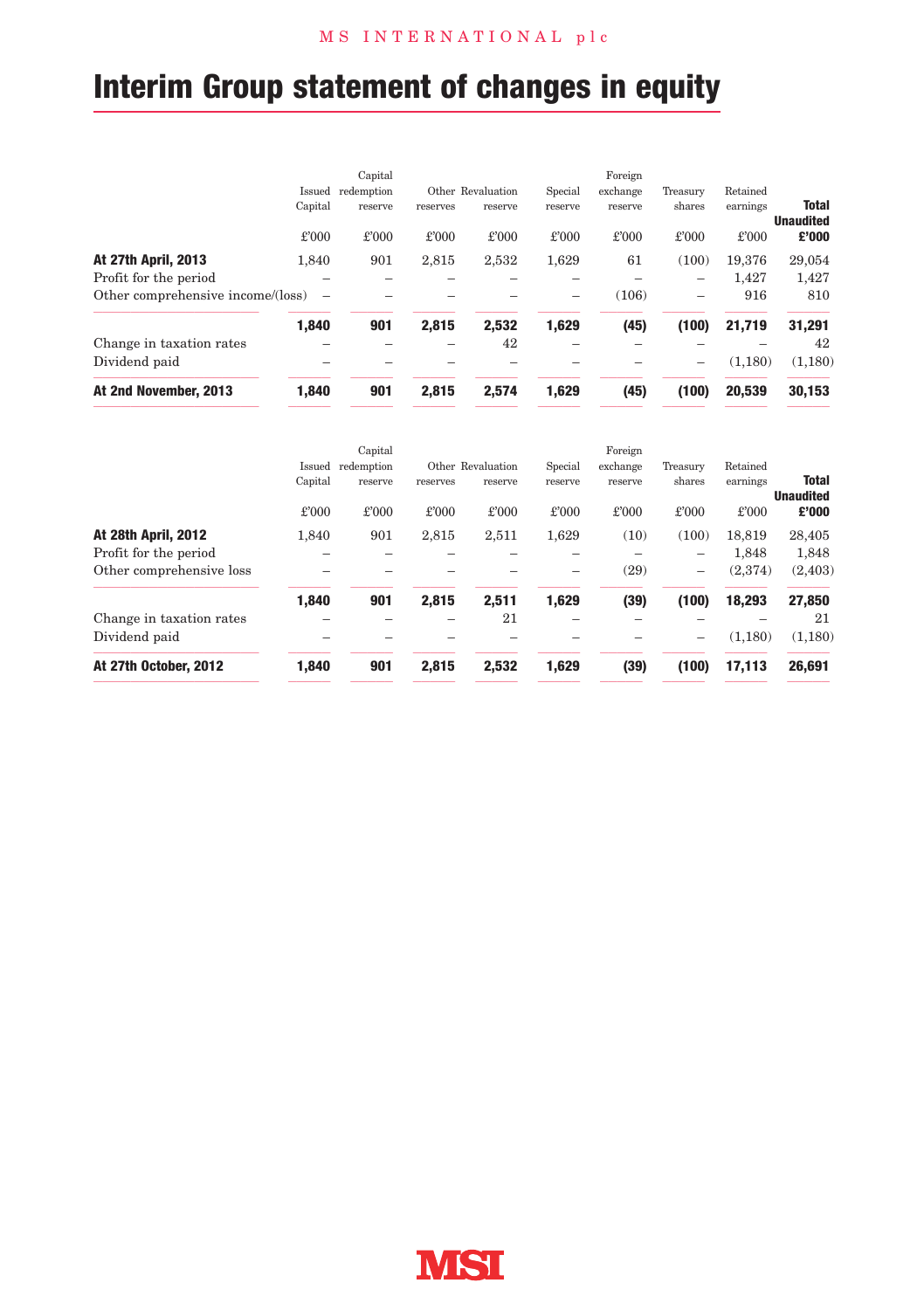## **Interim Group cash flow statement**

|                                                                      | 27 weeks ended 26 weeks ended |           |
|----------------------------------------------------------------------|-------------------------------|-----------|
|                                                                      | 2nd Nov                       | 27th Oct  |
|                                                                      | 2013                          | 2012      |
|                                                                      | <b>Unaudited</b>              | Unaudited |
|                                                                      | £'000                         | £'000     |
|                                                                      |                               | restated* |
| Profit before taxation                                               | 1,871                         | 2,415     |
| Adjustments to reconcile profit before taxation to net cash in flows |                               |           |
| from operating activities                                            |                               |           |
| Depreciation charge                                                  | 622                           | 700       |
| Amortisation charge                                                  | 158                           | 175       |
| Profit on disposal of fixed assets                                   | (57)                          | (48)      |
| Finance costs                                                        | 163                           | 123       |
| Foreign exchange movements                                           | (74)                          | (8)       |
| (Increase)/decrease in inventories                                   | (1,658)                       | 869       |
| Decrease/(increase) in receivables                                   | 78                            | (513)     |
| Increase in prepayments                                              | (366)                         | (191)     |
| (Decrease)/increase in payables                                      | (781)                         | 1,105     |
| Increase/(decrease) in progress payments                             | 2,637                         | (944)     |
| Pension fund deficit payments                                        | (115)                         | (50)      |
| <b>Cash generated from operating activities</b>                      | 2,478                         | 3,633     |
| Interest paid                                                        | (36)                          | (29)      |
| Taxation paid                                                        | (256)                         | (1,012)   |
| Net cash flow from operating activities                              | 2,186                         | 2,592     |
| <b>Investing activities</b>                                          |                               |           |
| Purchase of property, plant and equipment                            | (467)                         | (730)     |
| Sale of property, plant and equipment                                | 135                           | 48        |
| Net cash flows used in investing activities                          | (332)                         | (682)     |
| <b>Financing activities</b>                                          |                               |           |
| Dividend paid                                                        | (1, 180)                      | (1,180)   |
| Net cash flows used in financing activities                          | (1, 180)                      | (1,180)   |
| Movement in cash and cash equivalents                                | 674                           | 730       |
| <b>Opening cash and cash equivalents</b>                             | 13,447                        | 10,037    |
| <b>Closing cash and cash equivalents</b>                             | 14,121                        | 10,767    |

\*The interim consolidated financial statements as at 27th October, 2012 have been restated to reflect amendments to IAS 19, Employee Benefits, as detailed in note 2.

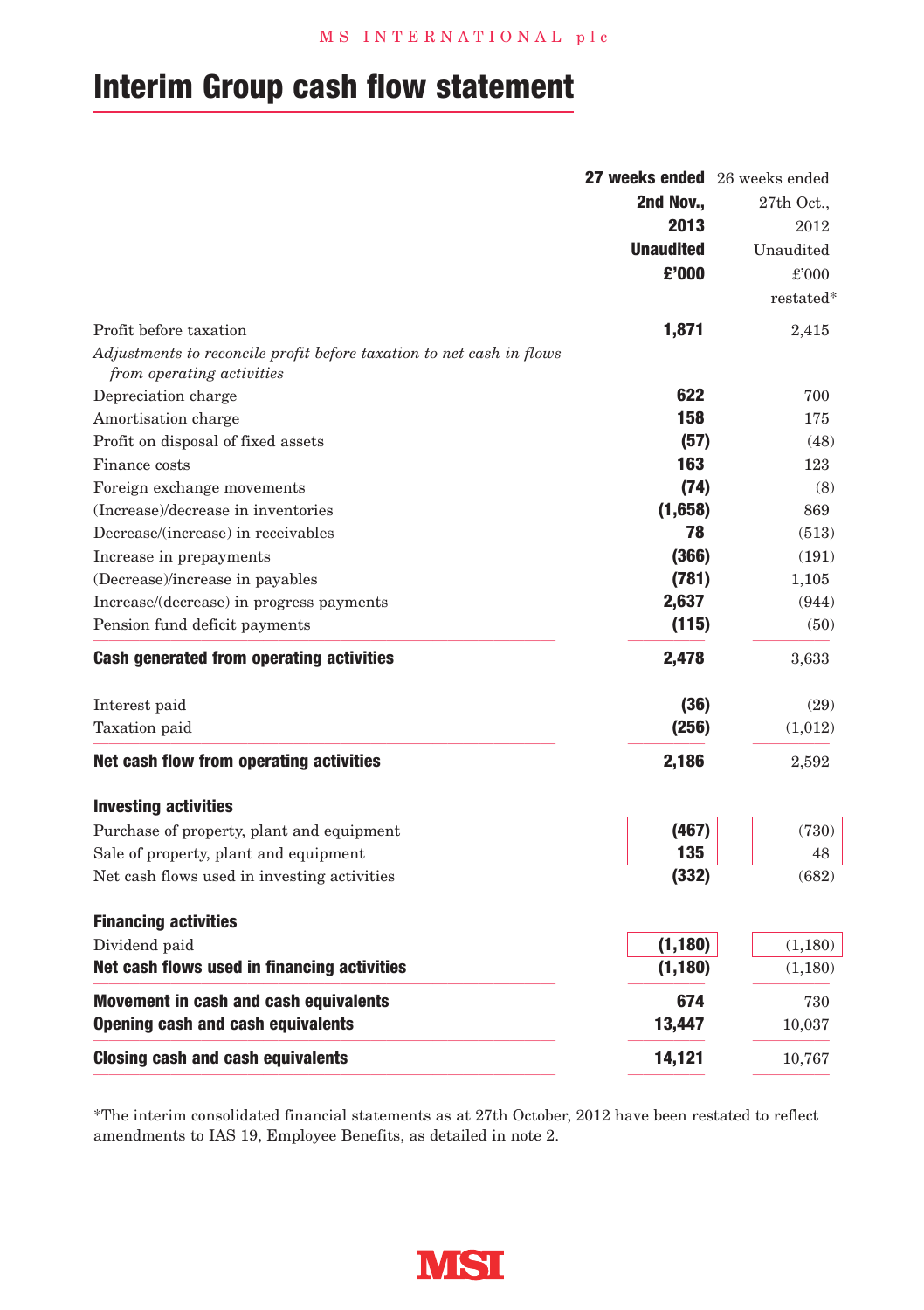#### **1 Corporate information**

MS INTERNATIONAL plc is a public limited company incorporated in England and Wales. The Company's ordinary shares are traded on the AIM market of the London Stock Exchange. The principal activities of the Company and its subsidiaries ("the Group") are described in Note 5.

The interim condensed consolidated financial statement of the Group for the twenty seven weeks ended 2nd November, 2013 were authorised for issue in accordance with a resolution of the directors on 28th November, 2013.

#### **2 Basis of preparation and accounting policies**

The annual financial statements of the Group are prepared in accordance with IFRS as adopted by the European Union. The condensed set of financial statements included in this half-yearly financial report which has not been audited has been prepared in accordance with International Accounting Standard 34, "Interim Financial Reporting," as adopted by the European Union.

The interim financial information has been reviewed by the Group's auditors, Ernst & Young LLP, their report is included on page 3. These interim financial statements do not constitute statutory financial statements within the meaning of section 435 of the Companies Act 2006. The interim condensed consolidated financial statements do not include all the information and disclosures required in the annual financial statements and should be read in conjunction with the Group's annual financial statements as at 27th April, 2013.

The Group has adopted all applicable amendments to standards with an effective date from 28th April, 2013. The Group has adopted amendments to IAS 19 Employee benefits including consequential amendments to other standards, with a date of initial application of 1st January, 2013 and restated the prior year's results accordingly.

IAS 19R includes a number of amendments to the accounting for defined benefit schemes. In the case of the Group, the transition to IAS 19R had an impact on the accounting for interest on the defined benefit scheme and on the accounting of scheme administration costs.

For the period to 2nd November, 2013, the amendment has reduced operating profit by £171,000, increased net financing costs by £127,000 and increased other comprehensive income by £298,000.

For the period to 27th October, 2012, the restatement has reduced operating profit by £155,000, increased net financing costs by £71,000 and increased other comprehensive income by £226,000.

The Group has also adopted IFRS 7- Disclosures offsetting Financial Assets and Financial Liabilities, IFRS Fair Value Measurement, both effective from 1st January, 2013, and IAS IR- Presentation of Financial Statements in the period. Adoption of these standards did not have any material impact on the financial performance or position of the Group.

The figures for the year ended 27th April, 2013 do not constitute the Group's statutory accounts for the period but have been extracted from the statutory accounts. The auditor's report on those accounts, which have been filed with the Registrar of Companies, was unqualified and did not contain any statement under section 498(2) or (3) of the Companies Act 2006.

#### **3 Principal risks and uncertainties**

The principal risk and uncertainties facing the Group relate to levels of customer demand for the Group's products and services. Customer demand is driven mainly by general economic conditions but also by pricing, product quality and delivery performance of MS INTERNATIONAL plc and in comparison with our competitors. Sterling exchange rates against other currencies can influence pricing.

The Group has considerable financial resources together with long term contracts with a number of customers. As a consequence, the Directors believe that the Group is well placed to manage its business risk successfully despite the current uncertain economic outlook.

After making enquiries the Directors have a reasonable expectation that the Company and the Group have adequate resources to continue in operational existence for the foreseeable future. Accordingly, they continue to adopt the going concern basis in preparing the annual report and accounts.

#### **4 Statement of directors' responsibilities**

The directors as listed on page 1 confirm that this condensed set of financial statements has been prepared in accordance with IAS 34 as adopted by the European Union, and that the interim report herein includes a fair review of the information required by DTR 4.2.7 and DTR 4.2.8, which includes information required on material transactions with related parties and changes since the last annual report.

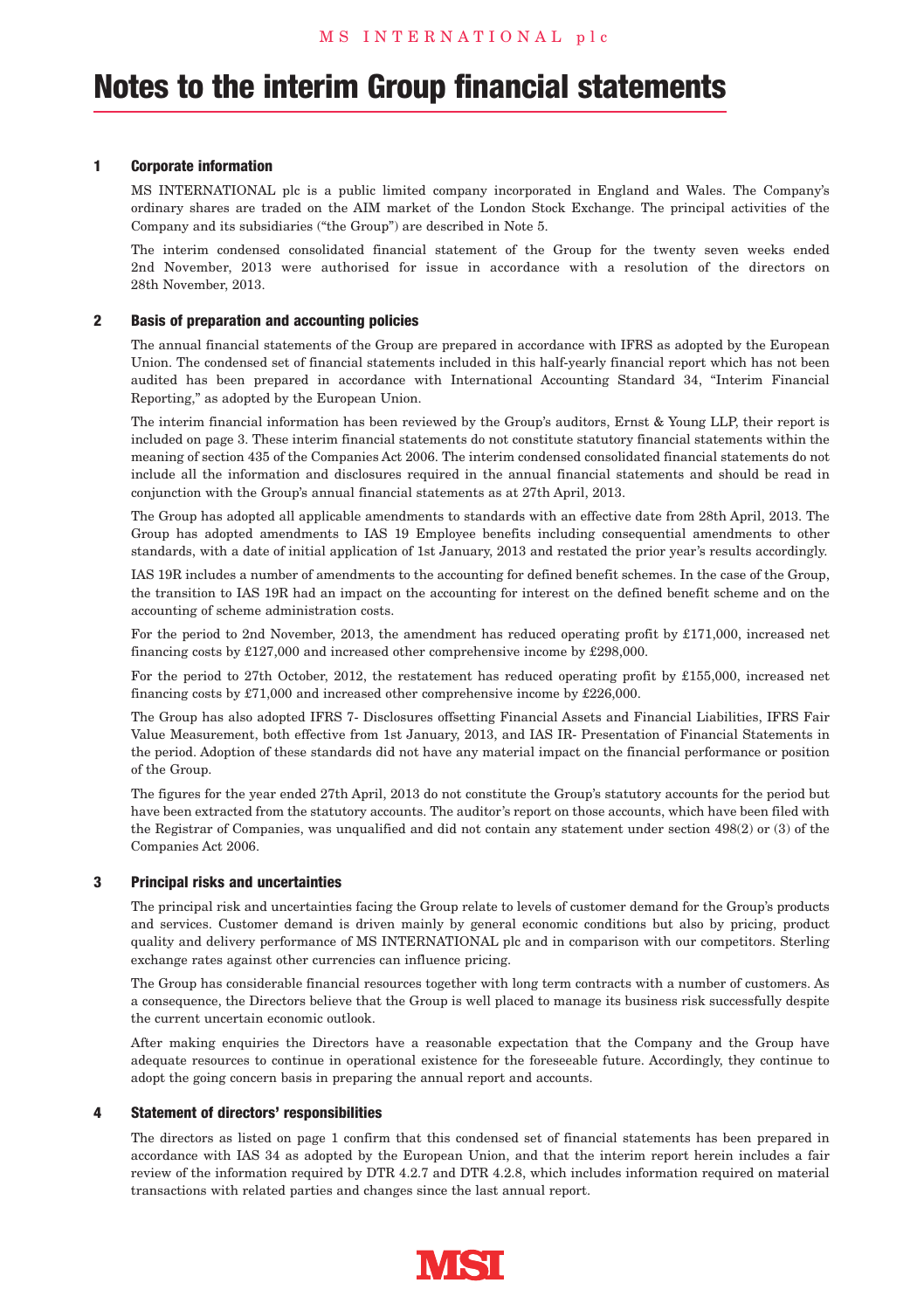### **(continued)**

#### **5 Segment information**

#### **Primary reporting format – divisional segments**

The reporting format is determined by the differences in manufacture and services provided by the Group. The Defence division is engaged in the design, manufacture and service of defence equipment. The Forgings division is engaged in the manufacture of forgings. The Petrol Station Forecourt Structures division is engaged in the design and construction of petrol station forecourt structures. The Directors are of the opinion that seasonality does not significantly affect these results.

The following table presents revenue and profit information about the Group's divisions for the periods ended 2nd November, 2013 and 27th October, 2012.

|                        | Defence |        | Forgings |       | Superstructures |       | Total                      |          |
|------------------------|---------|--------|----------|-------|-----------------|-------|----------------------------|----------|
|                        | 2013    | 2012   | 2013     | 2012  | 2013            | 2012  | 2013                       | 2012     |
|                        |         |        |          |       |                 |       | <b>Unaudited</b> Unaudited |          |
|                        | £'000   | £'000  | £'000    | £'000 | £'000           | £'000 | £'000                      | £'000    |
|                        |         |        |          |       |                 |       |                            | restated |
| <b>Revenue</b>         |         |        |          |       |                 |       |                            |          |
| External               | 9,450   | 12,336 | 7,393    | 7,234 | 6,500           | 6,709 | 23,343                     | 26,279   |
| Total revenue          | 9,450   | 12,336 | 7,393    | 7,234 | 6,500           | 6,709 | 23.343                     | 26,279   |
| <b>Segment result</b>  | 676     | 1,322  | 546      | 255   | 812             | 961   | 2.034                      | 2,538    |
| Net finance expense    |         |        |          |       |                 |       | (163)                      | (123)    |
| Profit before taxation |         |        |          |       |                 |       | 1,871                      | 2,415    |
| Taxation               |         |        |          |       |                 |       | (444)                      | (567)    |
| Profit for the period  |         |        |          |       |                 |       | 1,427                      | 1,848    |
|                        |         |        |          |       |                 |       |                            |          |
| Capital expenditure    | 106     |        | 145      | 209   | 66              | 521   |                            |          |
| Depreciation           | 93      | 158    | 222      | 232   | 176             | 168   |                            |          |

The following table presents segment assets and liabilities of the Group's divisions for the periods ended 2nd November, 2013 and 27th April, 2013.

| <b>Segmental assets</b><br>Unallocated assets           | 29.537 | 27.153 | 5.713 | 6.654 | 5.055 | 5.585 | 40.305<br>13.704 | 39,392<br>12.662 |
|---------------------------------------------------------|--------|--------|-------|-------|-------|-------|------------------|------------------|
| Total assets                                            |        |        |       |       |       |       | 54.009           | 52.054           |
| <b>Segmental liabilities</b><br>Unallocated liabilities | 12.491 | 10.459 | 1.786 | 2.681 | 2.992 | 4.158 | 17.269<br>6.587  | 17,298<br>5.702  |
| Total liabilities                                       |        |        |       |       |       |       | 23.856           | 23,000           |

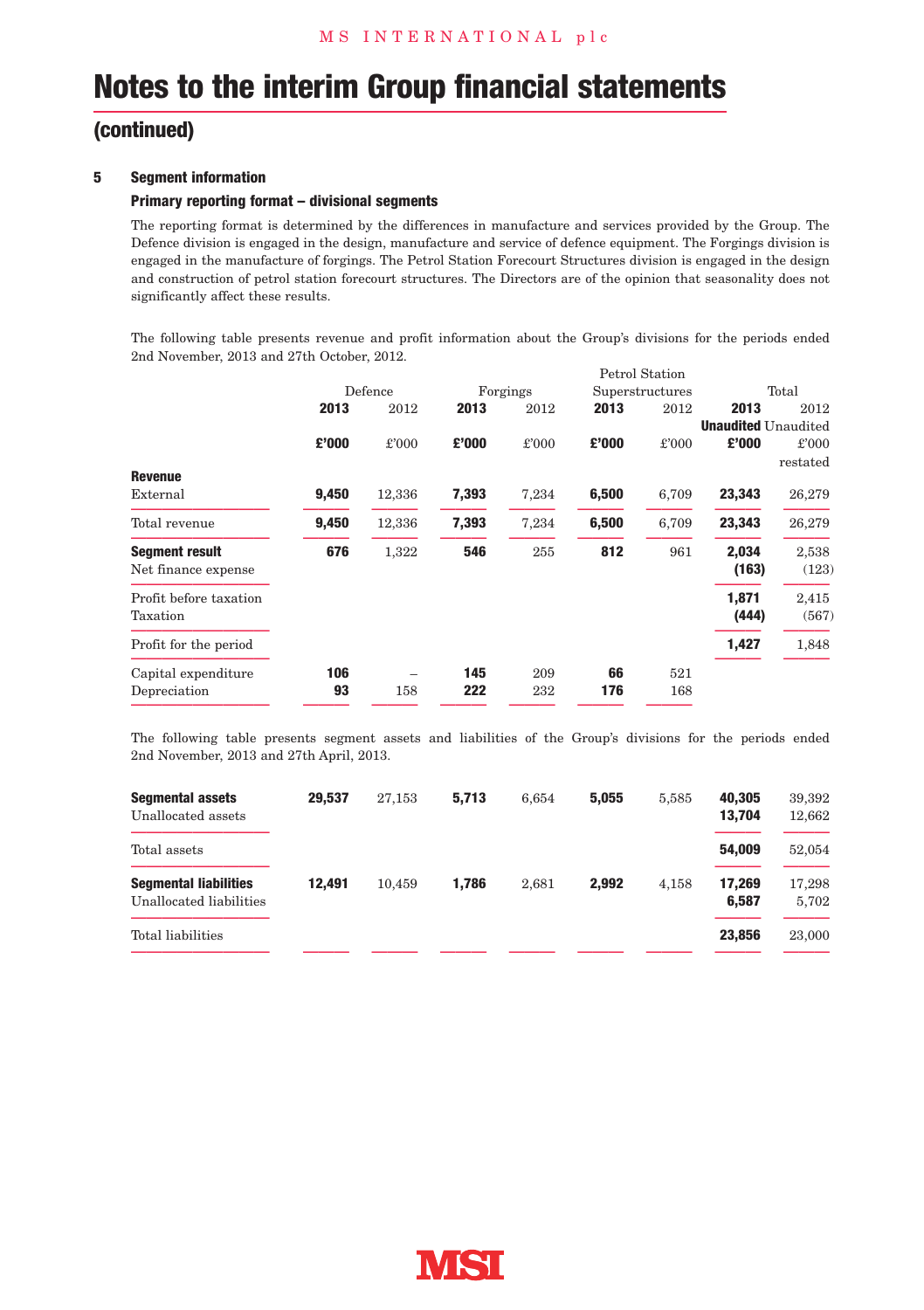### **(continued)**

#### **6 Income tax**

The major components of income tax expense in the consolidated income statement are:

|                                                                                                                              | 27 weeks ended<br>2nd Nov<br>2013 | 26 weeks ended<br>27th Oct<br>2012 |
|------------------------------------------------------------------------------------------------------------------------------|-----------------------------------|------------------------------------|
|                                                                                                                              | <b>Unaudited</b><br>£'000         | Unaudited<br>£'000<br>restated     |
| Current income tax charge                                                                                                    | 581                               | 764                                |
| Current tax                                                                                                                  | 581                               | 764                                |
| Relating to origination and reversal of temporary differences<br>Impact of reduction in deferred tax rate $(23\%$ to $21\%)$ | (72)<br>(65)                      | (160)<br>(37)                      |
| Deferred tax                                                                                                                 | (137)                             | (197)                              |
| Total income tax expense reported in the consolidated income statement                                                       | 444                               | 567                                |

#### **7 Earnings per share**

The calculation of basic and diluted earnings per share is based on:

- (a) Profit for the period attributable to equity holders of the parent of  $\pounds1.427,000$  (2012  $\pounds1.848,000$  restated);
- (b) 18,151,025 (2012 18,151,025) Ordinary shares, being the weighted average number of Ordinary shares in issue.

This represents 18,396,073 being the weighted average number of Ordinary shares in issue less 245,048 being the weighted average number of shares held within the ESOT.

#### **8 Dividends paid and proposed**

|                                                   | 27 weeks ended   | 26 weeks ended |
|---------------------------------------------------|------------------|----------------|
|                                                   | 2nd Nov          | 27th Oct.,     |
|                                                   | 2013             | 2012           |
|                                                   | <b>Unaudited</b> | Unaudited      |
|                                                   | £'000            | £'000          |
| Declared and paid during the six month period     |                  |                |
| Dividend on ordinary shares                       |                  |                |
| Final dividend for $2013 - 6.50p(2012 - 6.50p)$   | 1.180            | 1,180          |
| Proposed for approval                             |                  |                |
| Interim dividend for $2014 - 1.50p(2013 - 1.50p)$ | 270              | 270            |
|                                                   |                  |                |

Dividends warrants will be posted on 2nd January, 2014 to those members registered on the books of the Company on 13th December, 2013.

#### **9 Property, plant and equipment**

#### **Acquisitions and disposals**

During the 27 weeks ended 2nd November, 2013, the Group acquired assets with a cost of £467,000  $(2012 - \text{\pounds}730,000).$ 

Assets with a net book value of £78,000 (2012 – £Nil) were disposed of by the Group for proceeds of £135,000  $(2012 - \text{\textsterling}48,000)$  during the 27 weeks ended 2nd November, 2013, resulting in a gain on disposal of £57,000  $(2012 - \text{\pounds}48,000).$ 

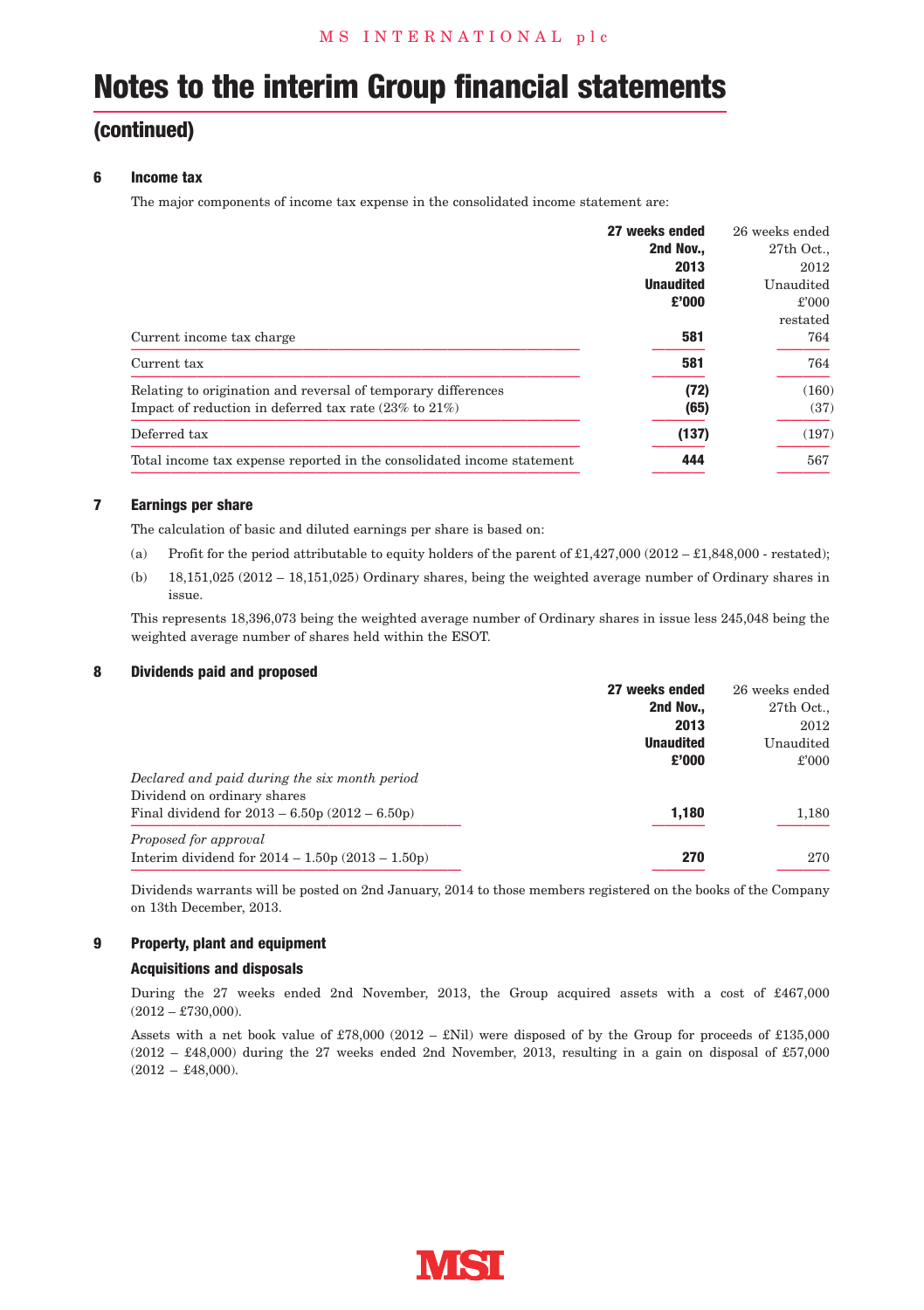### **(continued)**

#### **10 Cash and cash equivalents**

For the purpose of the interim consolidated cash flow statement, cash and cash equivalents are comprised of the following:

|                          | 2nd Nov.,        | 27th April., |
|--------------------------|------------------|--------------|
|                          | 2013             | 2013         |
|                          | <b>Unaudited</b> | Unaudited    |
|                          | £'000            | £'000        |
| Cash at bank and in hand | 6.616            | 12,942       |
| Short term deposits      | 7.505            | 505          |
|                          | 14,121           | 13,447       |
|                          |                  |              |

#### **11 Pension liability**

The Company operates an employee pension scheme called the MS INTERNATIONAL plc Retirement and Death Benefits Scheme ("the Scheme"). IAS19 requires disclosure of certain information about the Scheme as follows:

- l Until 5th April, 1997, the Scheme provided defined benefits and these liabilities remain in respect of service prior to 6th April, 1997. From 6th April, 1997 the Scheme provides future service benefits on a defined contribution basis.
- The last formal valuation of the Scheme was performed at 5th April, 2011 by a professionally qualified actuary.
- l Members have paid contributions at a rate in line with the Scheme's documentation over the accounting period.
- The employer has paid members contributions to the defined contributions section of the Scheme, life assurance premiums and other Scheme expenses. In addition, from April 2013, the employer has paid £229,000 per annum to the defined benefit section of the scheme.

#### **12 Commitments and contingencies**

The Company is contingently liable in respect of guarantees, indemnities and performance bonds given in the ordinary course of business amounting to £7,545,035 at 2nd November, 2013 (2012 – £7,471,042).

In the opinion of the directors, no material loss will arise in connection with the above matters.

The Group and certain of its subsidiary undertakings are parties to legal actions and claims which have arisen in the normal course of business. The results of actions and claims cannot be forecast with certainty, but the directors believe that they will be concluded without any material effect on the net assets of the Group.